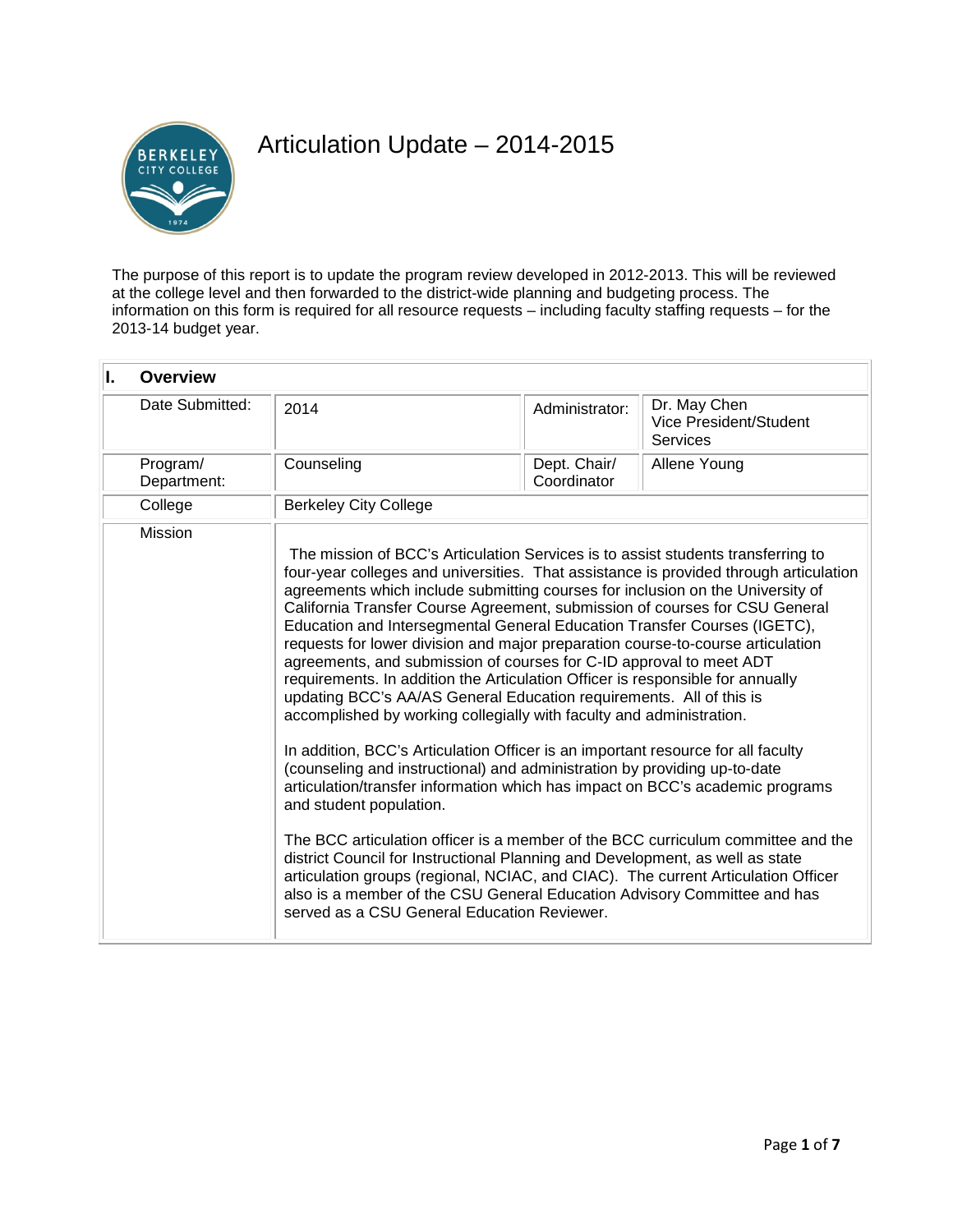## **II. Qualitative Assessments**

College, Community and labor market relevance. Present evidence of community need based on Advisory Committee input, industry need data, McIntyre Environmental Scan, McKinsey Economic Report, licensure and job placement rates, etc.

Articulation at Berkeley City College is focused on student access, equity, and success by building transfer opportunities for students who apply to four-year institutions. Articulation engages our partners, specifically fellow Articulation Officers at four-year institutions, who are key to establishing articulation agreements. Articulation works with Berkeley City College's Programs of Distinction to ensure the maximum transferability of courses in the programs, especially for Associate Degree for Transfer (ADTs). At the time of this APUupdate, BCC had 14 approved ADTs. Articulation assists in building a college culture of collaboration in order to provide the best and most for students whose educational objective is to transfer to a four-year institution.

A. BCC's Articulation Officer is a resource for all faculty and administration.

- 1) The Articulation Officer assists instructional faculty with the development of new courses and updating existing courses for transfer. The Articulation Officer also assists in the development of Associate Degrees for Transfer (ADT) and the needed submission of ADT courses for C-ID approval. As part of this assistance, the Articulation Officer often does needed research regarding using appropriate resources, e.g. internet, catalogs, contacting Systems Office Personnel, and 4-yr Articulation Officers.
- 2) The Articulation Officer receives curricula changes from the System Offices and 4-yr Articulation Officers. These curricula changes must be communicated to BCC faculty and administration, so courses can be updated to meet specific transfer requirements. Consultation is through e-mail and individual meetings.

**Summary:** BCC's A.O. is responsible for submitting transferable courses to the System Offices (UC and CSU) and 4-yr institutions for their faculty review and approval. If formal articulation agreements (as proposed by BCC's Articulation Officer) are not established and maintained, it would be more difficult for BCC students to meet their transfer requirements.

- 3) A.O. assists counseling faculty
	- a. Understanding articulation agreements
	- b. Transcript evaluation (or "pass-along")
	- c. Transfer requirements
	- d. Updating and editing BCC's College Catalog
	- e. Updating annually the Advising Forms for BCC's AA/AS G.E. Requirements, UC Berkeley's College of Letters & Science, CSU-GE Breadth, and IGETC.
	- f. Resolving students' transfer issues with District Office, Intersegmental Offices, & 4-yr institutions

**Summary:** BCC's Articulation Officer serves counseling faculty as a resource for consultation and training.

B. BCC's Articulation Officer serves as the ASSIST Manager.

- 1) The Articulation Officer enters BCC's lower-division courses electronically into the ASSIST database.
- 2) This on-line database is used to submit courses for basic maintenance of BCC's transferable courses, as well as submitting BCC's courses for UC-TCA, CSU-GE Breadth, and IGETC (ASSSIST/OSCAR), as well as courses for C-ID approval especially as the college continues to develop ADTs for student transfer to majors at the 23 CSUs.

**Summary:** If ASSIST is not updated, then BCC courses will not be viewed as transferable and reviewed for articulation.

C. There is need for an up-to-date BCC A.O. Articulation Website for the college community. While there is a "shell of a Website" or brief information, the current Articulation Officer is not skilled in website development and has not had time to find a way to maintain an updated website (need more time in the position assignment). It would be helpful for the college to provide a student worker who could help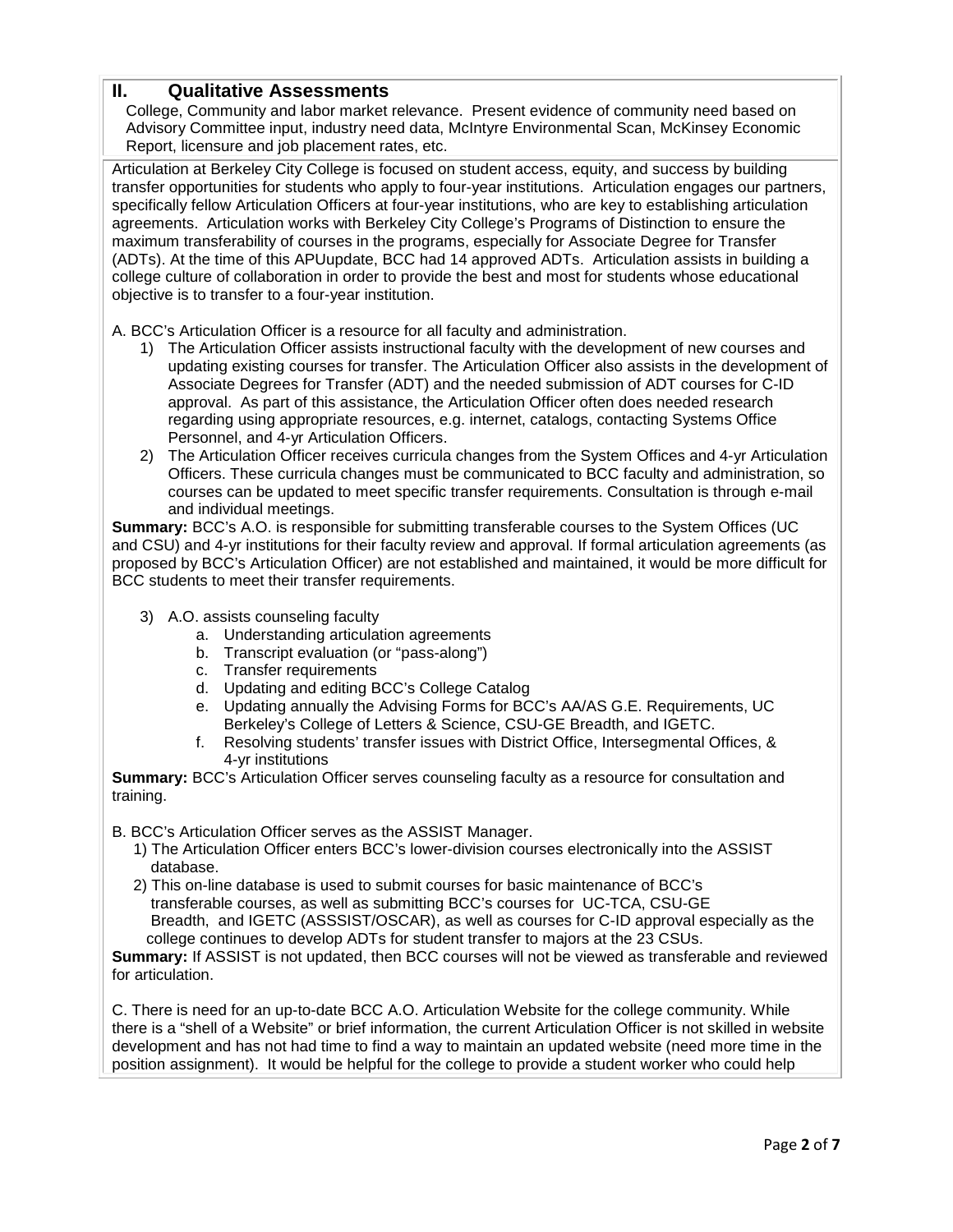update an articulation website on a monthly basis. That student worker could assist in maintaining an articulation web site in the following manner:

- 1) Articulation calendar with deadlines posted
- 2) Curriculum resources for downloading
- 3) Articulation agreements with CA Private/Independent Colleges/ Universities, and Out-of-State College & Universities which are not located in the ASSIST website.
- 4) Current & Historical IGETC, CSU-GE & AA/AS Advising Forms.
- 5) Other needed information typically found on other California community college articulation web sites.

D. BCC's Articulation Officer serves as an advocate for BCC students by resolving transfer issues for BCC students with Systems Offices, 4-yr institutions, and district office.

**Summary:** BCC's Articulation Officer provides advocacy and resolution skills for BCC students by resolving transfer issues for BCC students with Systems Offices, 4-yr institutions, and district office. This is an essential service.

### **III. Quantitative Assessment**

Include service area data such as number of students served by program. Include data and recommendations from program review.

The following are transfer numbers from Berkeley City College to the **University of California** system for Academic Year 2012-2013. While this is the same data presented in the 2013-2014 APU, the PCCD Office of Institutional Research reports that this is the lasts data available.

[University of California, Berkeley](http://www.cpec.ca.gov/OnLineData/TransferPathwayChart.asp?Inst=A0001A) 82

[University of California, Davis](http://www.cpec.ca.gov/OnLineData/TransferPathwayChart.asp?Inst=A0002A) 31

[University of California, Irvine](http://www.cpec.ca.gov/OnLineData/TransferPathwayChart.asp?Inst=A0003A) 2

[University of California, Los Angeles](http://www.cpec.ca.gov/OnLineData/TransferPathwayChart.asp?Inst=A0004A) 18

[University of California, Merced](http://www.cpec.ca.gov/OnLineData/TransferPathwayChart.asp?Inst=A0010A) 2

[University of California, Riverside](http://www.cpec.ca.gov/OnLineData/TransferPathwayChart.asp?Inst=A0005A) 2

[University of California, San Diego](http://www.cpec.ca.gov/OnLineData/TransferPathwayChart.asp?Inst=A0006A) 9

[University of California, Santa Barbara](http://www.cpec.ca.gov/OnLineData/TransferPathwayChart.asp?Inst=A0008A) 13

[University of California, Santa Cruz](http://www.cpec.ca.gov/OnLineData/TransferPathwayChart.asp?Inst=A0009A) 12

**UC Total 171**

The following are transfer numbers to the **California State University** system for Academic Year 2012- 2013 (the latest available data per the PCCD Office of Institutional Research).

[California Maritime Academy](http://www.cpec.ca.gov/OnLineData/TransferPathwayChart.asp?Inst=B0022A) 2

[California Polytechnic State University, San Luis Obispo](http://www.cpec.ca.gov/OnLineData/TransferPathwayChart.asp?Inst=B0017A) 4

[California State Polytechnic University, Pomona 0](http://www.cpec.ca.gov/OnLineData/TransferPathwayChart.asp?Inst=B0011A)

[California State University, Bakersfield](http://www.cpec.ca.gov/OnLineData/TransferPathwayChart.asp?Inst=B0001A) 1

[California State University, Channel Islands](http://www.cpec.ca.gov/OnLineData/TransferPathwayChart.asp?Inst=B0024A) 0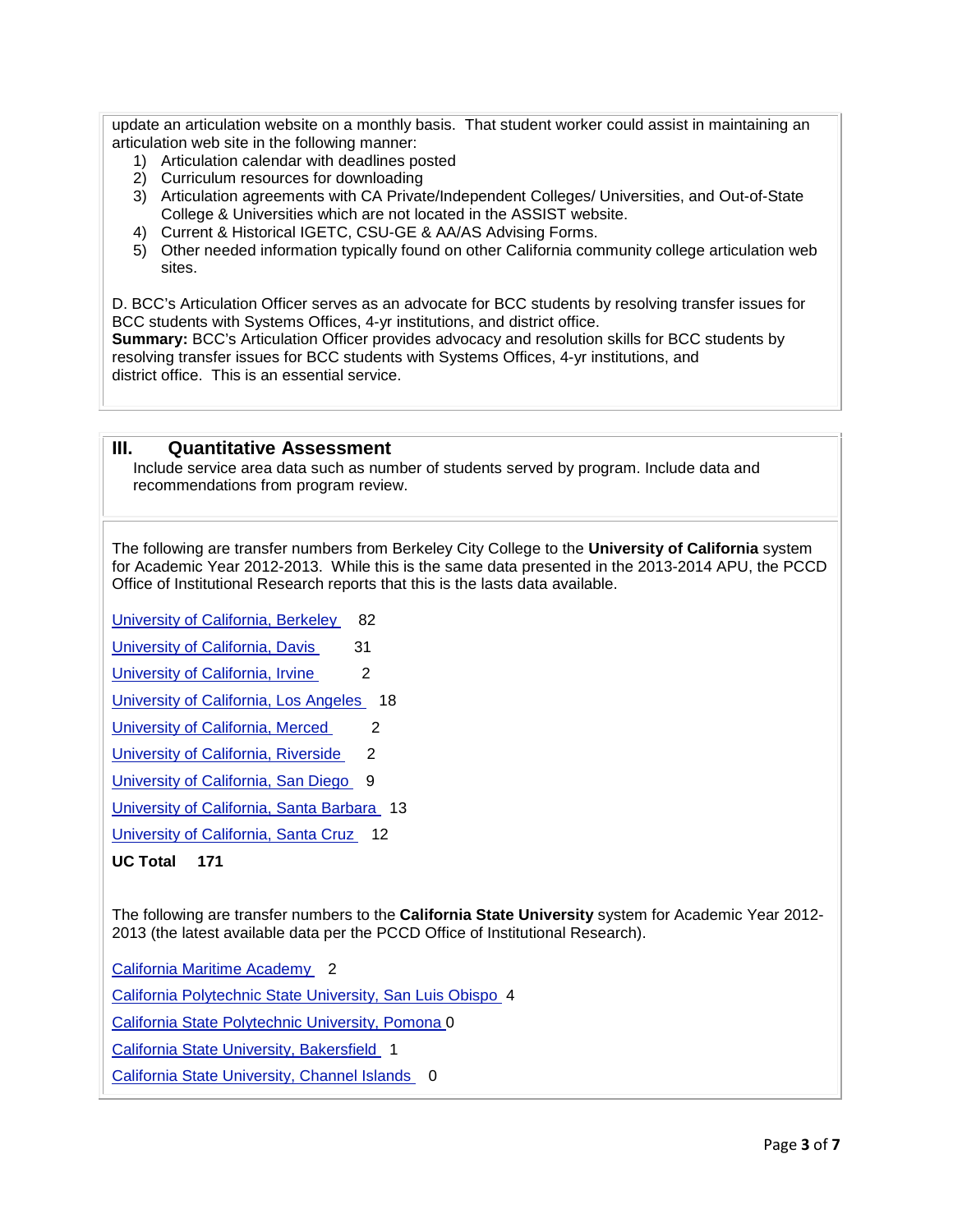[California State University, Chico](http://www.cpec.ca.gov/OnLineData/TransferPathwayChart.asp?Inst=B0002A) [California State University, Dominguez Hills](http://www.cpec.ca.gov/OnLineData/TransferPathwayChart.asp?Inst=B0003A) [California State University, East Bay](http://www.cpec.ca.gov/OnLineData/TransferPathwayChart.asp?Inst=B0006A) 35 [California State University, Fresno](http://www.cpec.ca.gov/OnLineData/TransferPathwayChart.asp?Inst=B0004A) [California State University, Fullerton](http://www.cpec.ca.gov/OnLineData/TransferPathwayChart.asp?Inst=B0005A) **[Humboldt State University](http://www.cpec.ca.gov/OnLineData/TransferPathwayChart.asp?Inst=B0007A)** [California State University, Long Beach](http://www.cpec.ca.gov/OnLineData/TransferPathwayChart.asp?Inst=B0008A) [California State University, Los Angeles](http://www.cpec.ca.gov/OnLineData/TransferPathwayChart.asp?Inst=B0009A) [California State University, Monterey Bay](http://www.cpec.ca.gov/OnLineData/TransferPathwayChart.asp?Inst=B0023A) [California State University, Northridge](http://www.cpec.ca.gov/OnLineData/TransferPathwayChart.asp?Inst=B0010A) 4 [California State University, Sacramento](http://www.cpec.ca.gov/OnLineData/TransferPathwayChart.asp?Inst=B0012A) [California State University, San Bernardino](http://www.cpec.ca.gov/OnLineData/TransferPathwayChart.asp?Inst=B0013A) [San Diego State University](http://www.cpec.ca.gov/OnLineData/TransferPathwayChart.asp?Inst=B0014A) [San Francisco State University](http://www.cpec.ca.gov/OnLineData/TransferPathwayChart.asp?Inst=B0015A) [San José State University](http://www.cpec.ca.gov/OnLineData/TransferPathwayChart.asp?Inst=B0016A) [California State University, San Marcos](http://www.cpec.ca.gov/OnLineData/TransferPathwayChart.asp?Inst=B0021A) [Sonoma State University](http://www.cpec.ca.gov/OnLineData/TransferPathwayChart.asp?Inst=B0018A) [California State University, Stanislaus](http://www.cpec.ca.gov/OnLineData/TransferPathwayChart.asp?Inst=B0019A) 0 **CSU Total 117 Total 288**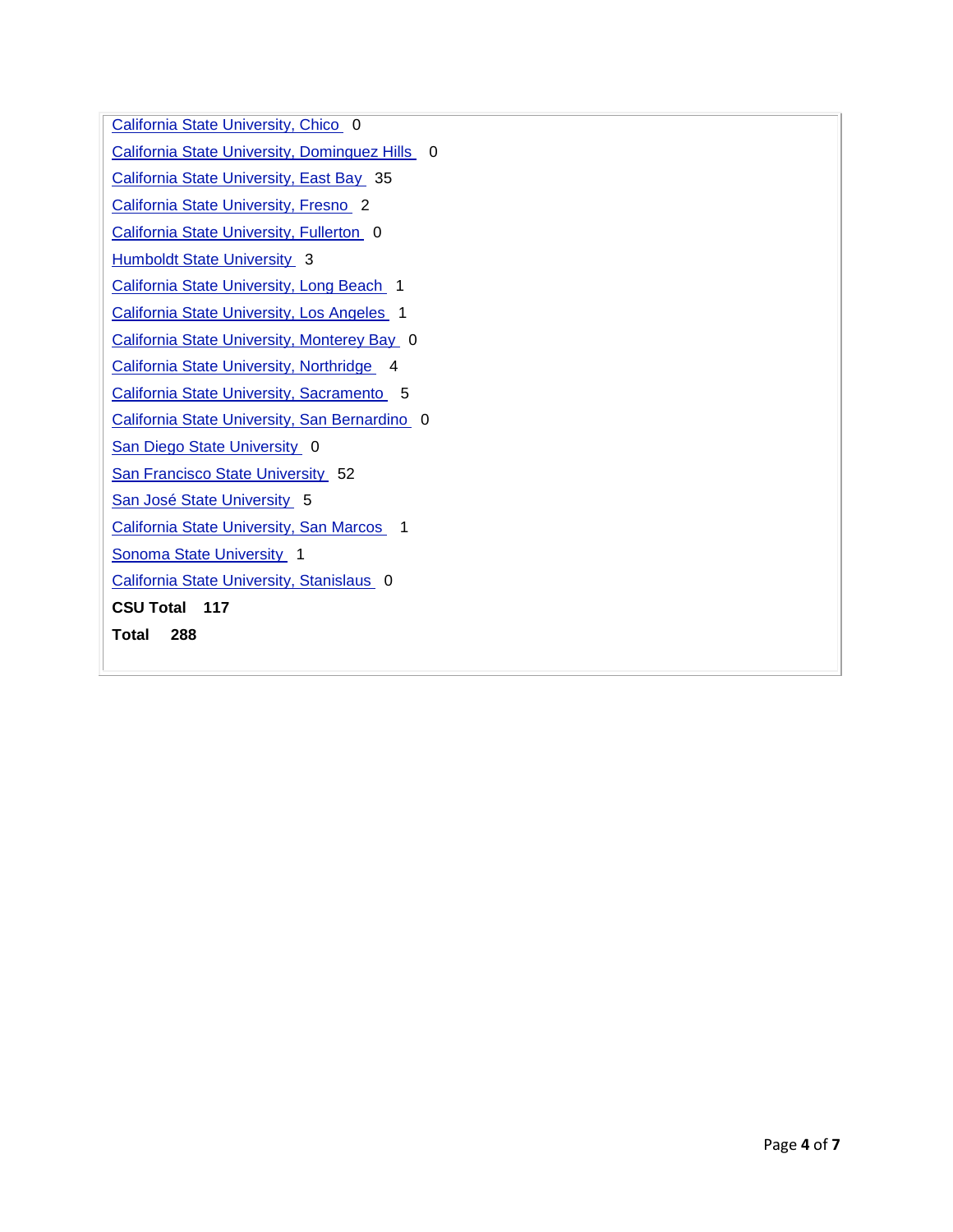## **IV. Strategic Planning Goals**

| V. | <b>College Strategic Plan Relevance</b>                                                                                                                                              |
|----|--------------------------------------------------------------------------------------------------------------------------------------------------------------------------------------|
|    | Check all that apply                                                                                                                                                                 |
|    | $\Box$ New program under development                                                                                                                                                 |
|    | $X \cap$ Program that is integral to your college's overall strategy                                                                                                                 |
|    | $X \square$ Program that is essential for transfer                                                                                                                                   |
|    | $\Box$ Program that serves a community niche                                                                                                                                         |
|    | $\Box$ Programs where student enrollment or success has been demonstrably affected by extraordinary<br>external factors, such as barriers due to housing, employment, childcare etc. |
|    | Other                                                                                                                                                                                |

## **VI. Action Plan**

*Please describe your plan for responding to the above data. Consider service delivery, scheduling, and marketing strategies. Also, please reference any cross district collaboration with the same program at other Peralta colleges.* 

*Include overall plans/goals and specific action steps.*

The goals and objectives for Articulation at Berkeley City College are the following:

- Maintain the currency of the baccalaureate lists for the University of California System (UC TCA) and the California State University System;
- Maintain the annual submission of courses for the Intersegmental General Education Transfer Curriculum agreement with the University of California System and the California State University System (IGETC):
- Maintain the annual submission of courses for General Education Breadth for the California State University System (CSU GE Breadth);
- Maintain updates in the ASSIST database and in OSCAR, the official repository systems for all California articulation involving community colleges and public four-year colleges and universities;
- Respond to four-year college and university requests for course-to-course articulation and major preparation articulation agreements, as well as submitting outlines for the University of California,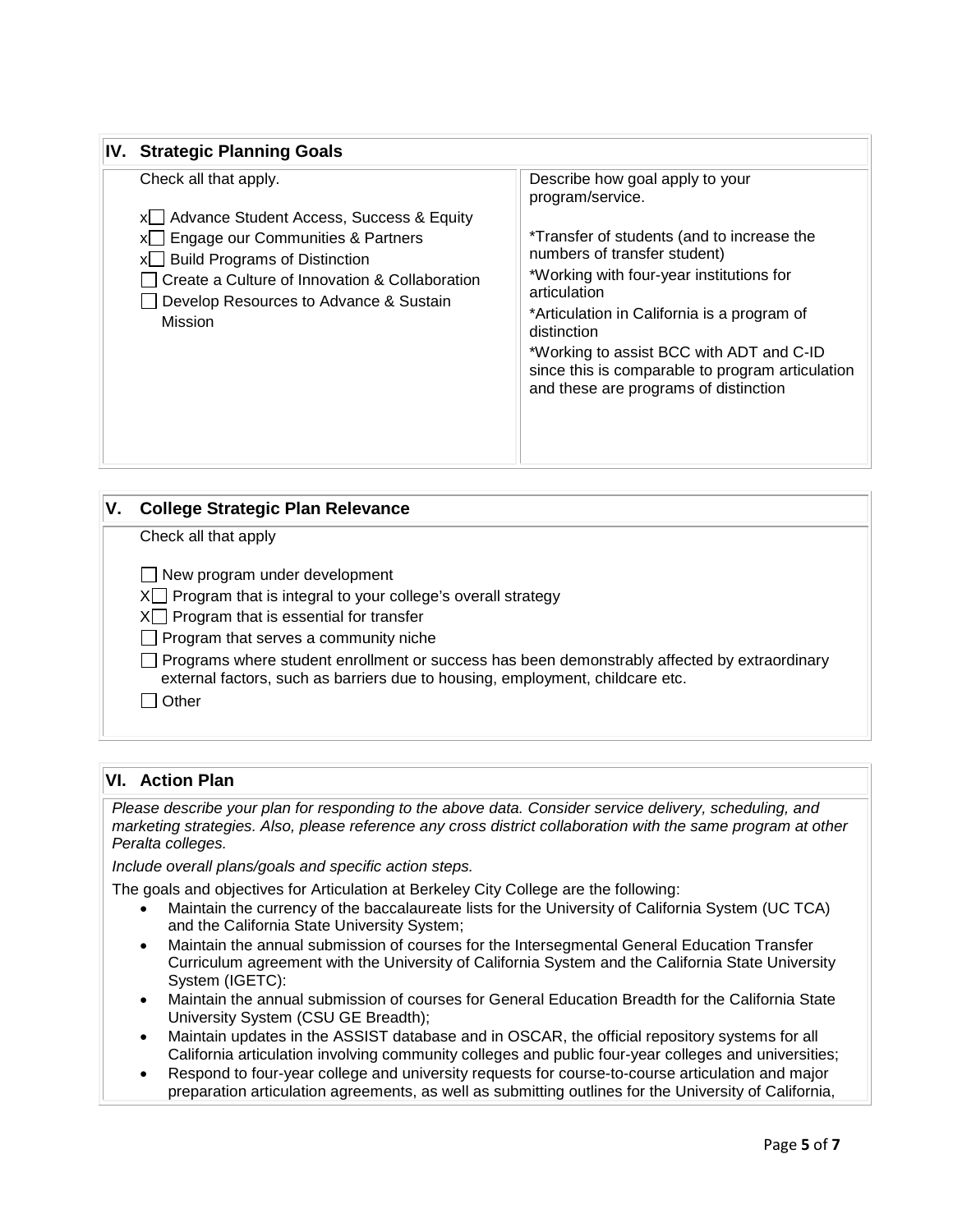Letters and Science breadth pattern;

- Review course-to-course major preparation articulation agreements with those schools which BCC students primarily apply to for transfer and consistently work to update those articulation agreements, as time permits;
- Keep IGETC, CSU GE, and UCB L&S advising sheets current;
- Continue to submit courses for C-ID approval to assist with the development of the Associate Degrees for Transfer and to provide an additional articulation option for CSU articulation;
- Maintain active and involved participation on the Berkeley City College Curriculum Committee; the district Council on Planning, Instruction, and Development (CIPD); the district CIPD General Education Subcommittee; the District Education Committee; the College Education Committee; and attend all sessions of the segments of the California Intersegmental Council for Articulation (CIAC), including regional meetings and NCIAC meetings (as best as possible; and
- Participate and attend the CSU General Education Advisory Committee as an official member.

Articulation priorities are in fact set by statewide practice and articulation guidelines. The California Intersegmental Articulation Council's (CIAC) *California Articulation Policies and Procedures Handbook*  (Spring 2009) should be referenced. [http://ciac.csusb.edu/ciac/images/CIAC\\_Handbook\\_7-22-09.pdf](http://ciac.csusb.edu/ciac/images/CIAC_Handbook_7-22-09.pdf)

First priority each year is to update the UC Transfer Course Agreement (UC TCA). This means following established UC procedures to request that new courses be considered for addition to the UC TCA list. Those courses added to the agreement are so recorded in the BCC catalog or the BCC catalog supplement. It should be noted that prior to submitting any courses for articulation review, courses must be entered into the Curriculum Database on ASSIST and that updating occurs quarterly.

Second priority each year is to update the CSU GE agreement by submitting proposed courses through the OSCAR system for review. Courses approved for the agreement are noted in the BCC catalog and the BCC catalog supplement.

Third priority each year is to update the IGETC agreement by submitting proposed courses through the OSCAR system for review. Courses approved for the agreement are noted in the BCC catalog and the BCC catalog supplement.

Fourth priority each year is to request that appropriate courses approved for the UC TCA be reviewed and added to the UC Berkeley Letters and Sciences agreement.

Fifth priority each year is to respond to articulation requests from four-year colleges and universities for consideration for course-to-course and major preparation articulation.

Sixth priority each year is to initiate course-to-course articulation requests to update existing agreements with public four-year colleges and universities, as time permits.

Seventh priority each year is to maintain currency in submitting courses for C-ID approval since it is important for the development of Associate Degrees for Transfer and for CSU course-to-course articulation.

In keeping with these priorities, the Articulation Officer serves as a primary reviewer of new and revised course outlines which are presented to the BCC curriculum committee. This review is now strengthened through the use of the CurricUNET system which requires articulation sign off for courses to move to the curriculum committee for action. Further, the Articulation Officer takes an active role in catalog production and college supplement production to ensure accuracy of articulation/transfer information which is published in those documents.

Currently, as noted above, the Articulation Officer is a member of the CSU General Education Advisory Committee and may serve again this year as a reviewer for CSU General Education Review.